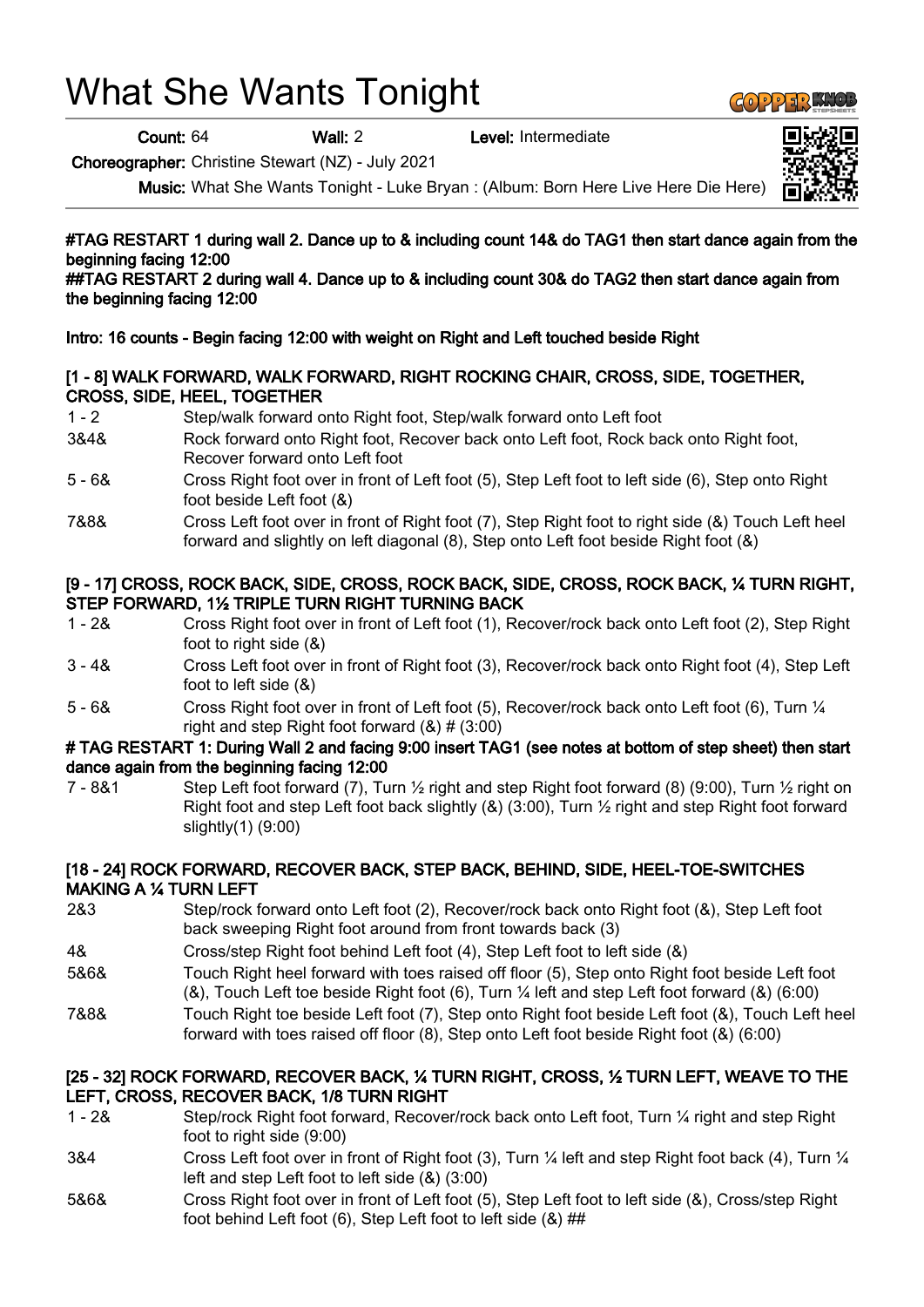#### ## TAG RESTART 2: During Wall 4 and facing 9:00 insert TAG2 (see notes at bottom of step sheet) then start dance again from the beginning facing 12:00

7 - 8& Cross Right foot over in front of Left foot (7), Recover/rock back onto Left foot (8), Turn 1/8 right and step Right foot forward (&) (4:30)

#### [33 - 40] STEP, LOCK-STEP, STEP FORWARD, ½ PIVOT TURN LEFT, ROCK FORWARD, RECOVER BACK, 1/8 TURN RIGHT, FRONT-SIDE-BEHIND

- 1 2& Step Left foot forward (1), Step/cross Right foot behind Left heel (2), Step Left foot forward (&) (4:30)
- 3 4 Step Right foot forward (3), Turn ½ left on balls of both feet transferring weight forward onto Left foot (4), (10:30)
- 5 6& Step/rock Right foot forward (5), Recover back onto Left foot (6), Turn 1/8 right and step Right foot to right side (&)(12:00)
- 7&8 Cross Left foot over in front of Right foot (7), Step Right foot to right side (&), Cross/step Left foot behind Right foot sweeping Right foot around from front to back

# [41 - 48] RIGHT SAILOR STEP, BEHIND-SIDE-CROSS, TOE-HEEL, TOE-HEEL, KICK, BEHIND, SIDE

- 1&2 Cross/step Right foot behind Left foot (1), Step Left foot slightly to left side (&), Step onto Right foot beside Left foot (2)
- 3&4 Step/cross Left foot behind Right foot (3), Step Right foot to right side (&), Cross Left foot over in front of Right foot (4)
- 5&6& Keeping weight on Left foot touch Right toe beside Left foot with Right knee turned in slightly (5), Touch Right heel forward with toes raised off floor and pointing towards right diagonal (&), Touch Right toe beside Left foot with Right knee turned in slightly (6), Touch Right heel forward with toes raised off floor and pointing towards right diagonal (&),

#### [49 - 56] CROSS SHUFFLE, ½ TURN LEFT, CROSS SHUFFLE, POINT TO RIGHT, STEP TOGETHER, POINT TO LEFT, STEP TOGETHER, RIGHT HEEL FORWARD, STEP TOGETHER, LEFT HEEL FORWARD, STEP TOGETHER

- 1&2& Cross Right foot over in front of Left foot (1), Step Left foot slightly to left side (&), Cross Right foot over in front of Left foot (2), Turn/twist  $\frac{1}{2}$  left on balls of both feet ending with weight on Right foot (6:00)
- 3&4 Cross Left foot over in front of Right foot (3), Step Right foot to right side (&), Cross Left foot over in front of Right foot
- 5&6& Point/touch Right foot to right side (5), Step onto Right foot beside Left foot (&), Point/touch Left foot to left side (6), Step onto Left foot beside Right foot (&) (6:00)

# [57 - 64] CROSS, BACK, BACK, CROSS, BACK, BACK, CROSS, ¼ TURN RIGHT, ½ TURN RIGHT, ¼ TURN RIGHT

- 1 2& Cross Right foot over in front of Left foot (1), Step Left foot back (2), Step Right foot back and slightly on right diagonal
- 3 4& Cross Left foot over in front of Right foot (3), Step Right foot back (&), Step Left foot back and slightly on left diagonal
- 5 8 Cross Right foot over in front of Left foot (5), Turn ¼ right and step Left foot back (6)\* (9:00), Turn  $\frac{1}{2}$  right and step Right foot forward (7) (3:00), Turn  $\frac{1}{4}$  right and step Left foot forward (6:00)

# \*ENDING. During wall 5 dance up to and including count 62 then, turn ¼ right and step Right foot forward, Step Left foot forward, Touch Right foot beside Left foot (12:00)

# TAG1: During wall 2 after completion of count 14& (you'll be facing 9:00) do TAG1 then start dance again from the beginning facing 12:00

# ¼ TURN RIGHT, TOUCH

1 - 2 Turn ¼ right turning with weight on right foot and step Left foot forward, Touch Right foot beside Left foot (12:00)

# TAG2: During wall 4 after completion of count 30& (you'll be facing 9:00) do TAG2 then start dance again